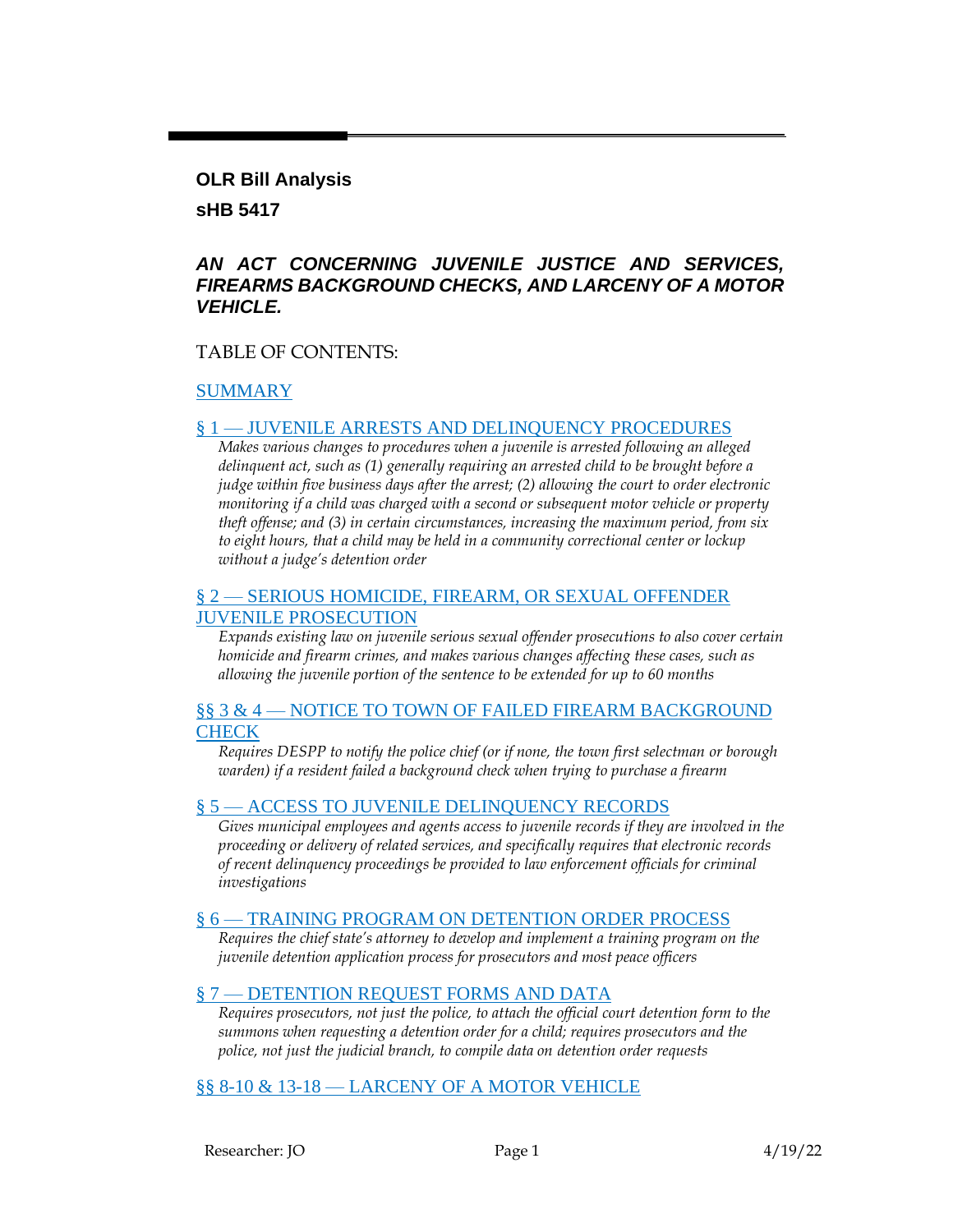*Establishes a new penalty structure for larceny of a motor vehicle, with graduated penalties based on whether it is a first or subsequent offense, rather than based on the vehicle's value as under current law*

#### § 11 — [DCF AND CSSD REPORT ON TRANSFER OF JUVENILE](#page-9-0)  [SERVICES](#page-9-0)

*Requires DCF and CSSD to report on the transfer of juvenile delinquency services from DCF to the judicial branch under PA 18-31*

#### § 12 — [CSSD REPORT ON JUVENILE JUSTICE ISSUES](#page-9-1)

*Requires CSSD to review certain juvenile justice issues, such as the effectiveness of pretrial diversionary programs, and report on its review to the Judiciary Committee by December 31, 2022*

#### §§ 19-21 — [APPROPRIATIONS TO JUDICIAL DEPARTMENT AND](#page-10-0)  [DESPP](#page-10-0)

*Makes three General Fund appropriations in FY 23, including two to the judicial branch (\$2 million total) and one to DESPP (\$1 million) for specified juvenile justice-related purposes*

### <span id="page-1-0"></span>**SUMMARY**

This bill makes various changes to juvenile justice-related laws, such as (1) changing various procedures when a child is arrested for an alleged delinquent act, (2) expanding an existing law on juvenile serious sexual offender prosecutions to also cover certain homicide and firearm crimes, and (3) appropriating \$3 million in FY 23 for specified juvenile justice-related purposes.

The bill also (1) establishes a new penalty structure for larceny of a motor vehicle and (2) requires the Department of Emergency Services and Public Protection (DESPP) to notify the municipality if a resident failed a background check when trying to purchase a firearm.

EFFECTIVE DATE: October 1, 2022, except upon passage for the Department of Children and Families (DCF)/Court Support Services Division (CSSD) and CSSD reports (§§ 11 & 12); July 1, 2022, for the FY 23 appropriations (§§ 19-21); and April 1, 2023, for the provisions on access to juvenile delinquency records (§ 5).

## <span id="page-1-1"></span>**§ 1 — JUVENILE ARRESTS AND DELINQUENCY PROCEDURES**

*Makes various changes to procedures when a juvenile is arrested following an alleged delinquent act, such as (1) generally requiring an arrested child to be brought before a judge within five business days after the arrest; (2) allowing the court to order electronic*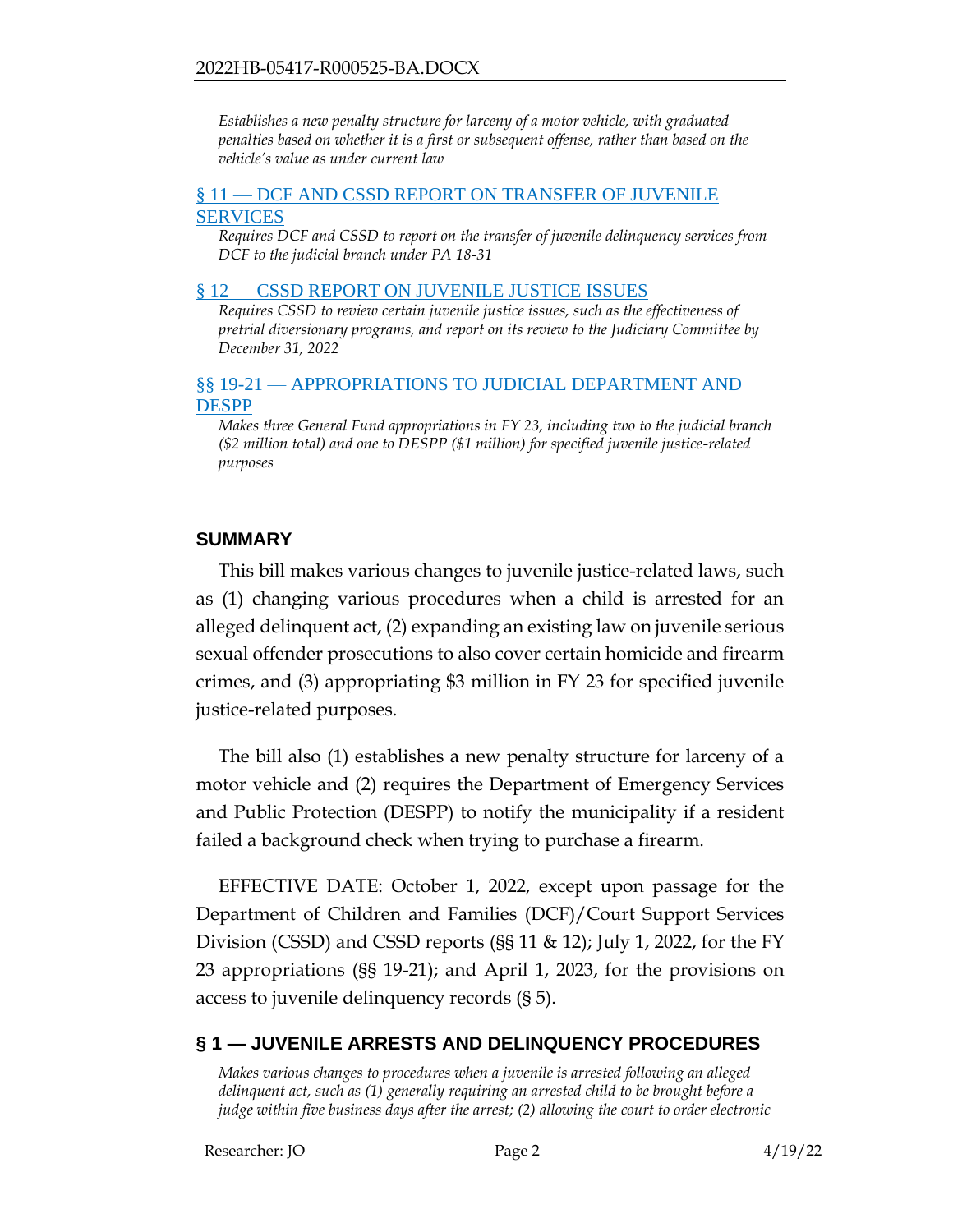*monitoring if a child was charged with a second or subsequent motor vehicle or property theft offense; and (3) in certain circumstances, increasing the maximum period, from six to eight hours, that a child may be held in a community correctional center or lockup without a judge's detention order*

### *Initial Court Appearance Following Arrest (§ 1(a))*

The bill requires a child arrested for a delinquent act to be brought before a Superior Court judge within five business days after the arrest, unless required sooner under existing law.

As described below, if a child is detained in a juvenile residential center after an arrest, existing law requires a court hearing on the next business day to determine whether to continue the detention.

### *Assessment for Service Needs (§ 1(b))*

Under the bill, if there is probable cause to believe that an arrested child committed the acts alleged, the court may consider if the child should be assessed for services. If so, the (1) assessment must occur within two weeks after the child's arraignment and (2) child has the right to counsel during the assessment.

## *GPS Monitoring (§ 1(c))*

The bill allows judges to order electronic monitoring of an arrested child who is (1) charged with a second or subsequent motor vehicle or property theft delinquency offense and (2) released into the custody of his or her parent or guardian (or another suitable person or agency). This monitoring, through a global positioning system (GPS) device, continues until the case concludes. If the child fails to comply with the monitoring order, he or she must be immediately detained.

For this purpose, a motor vehicle delinquency offense includes:

- 1. operating or using a vehicle, or causing the vehicle to be used or operated, without the owner's consent;
- 2. 1st or 2nd degree criminal trover (i.e., wrongful taking that results in damages) when it involves a motor vehicle; and
- 3. larceny of a motor vehicle.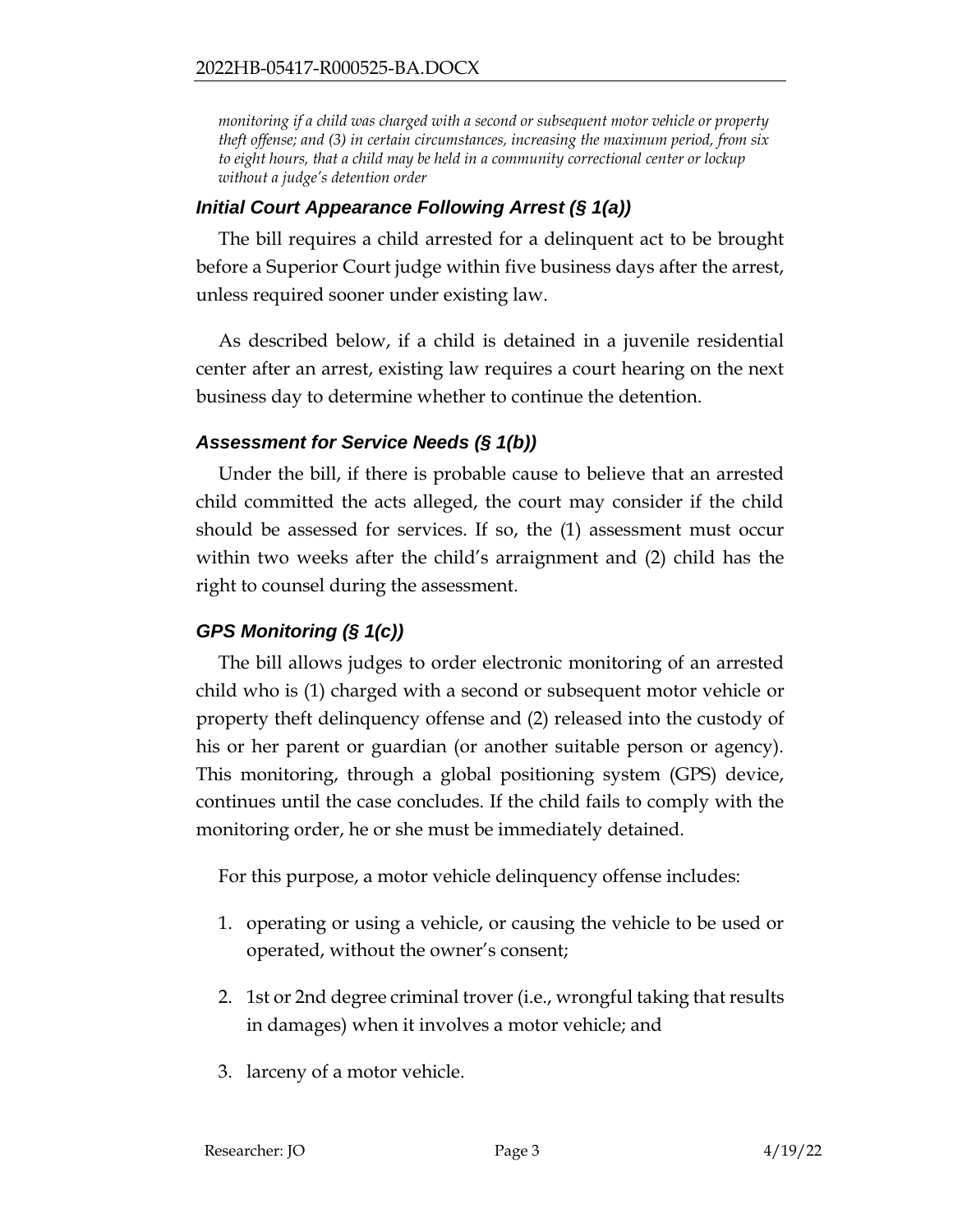## *Juvenile Detention Decision Before Hearing (§ 1(c))*

Existing law sets conditions under which a judge, upon application of the arresting officer, may order an arrested child to be placed in a juvenile residential center. The bill eliminates the current condition that the judge determine that there is no appropriate less restrictive alternative available. Instead, the judge must determine that detention is more reasonable than an appropriate less restrictive alternative.

The bill also requires a judge who declines to order detention to articulate the reasons why, within 48 hours of that decision.

By law, if the judge issues a detention order, there must be a hearing on the next business day following the child's arrest to determine whether the detention should continue. One condition for this continued detention is that there is no less restrictive alternative available. If the detention order is upheld, the child must receive another hearing at least every seven days to determine whether to continue the detention (CGS § 46b-133(j)).

## *Maximum Hold Period Pending a Detention Order (§ 1(e))*

Under some circumstances, the bill increases, from six to eight hours, the maximum period that a child may be held in a community correctional center or lockup without a judge's detention order. This longer period applies if the officer has (1) applied for a detention order but the judge has not yet ruled on it or (2) been unable to contact the child's parent or guardian.

### <span id="page-3-0"></span>**§ 2 — SERIOUS HOMICIDE, FIREARM, OR SEXUAL OFFENDER JUVENILE PROSECUTION**

*Expands existing law on juvenile serious sexual offender prosecutions to also cover certain homicide and firearm crimes, and makes various changes affecting these cases, such as allowing the juvenile portion of the sentence to be extended for up to 60 months*

Existing law allows a prosecutor to ask the court to designate a proceeding as a "serious sexual offender prosecution" when a juvenile is referred for a sexually related crime and the case is not transferred to adult court. The sentencing for juveniles convicted under this designation must include certain components beyond standard sentencing, including at least five years of "special juvenile probation"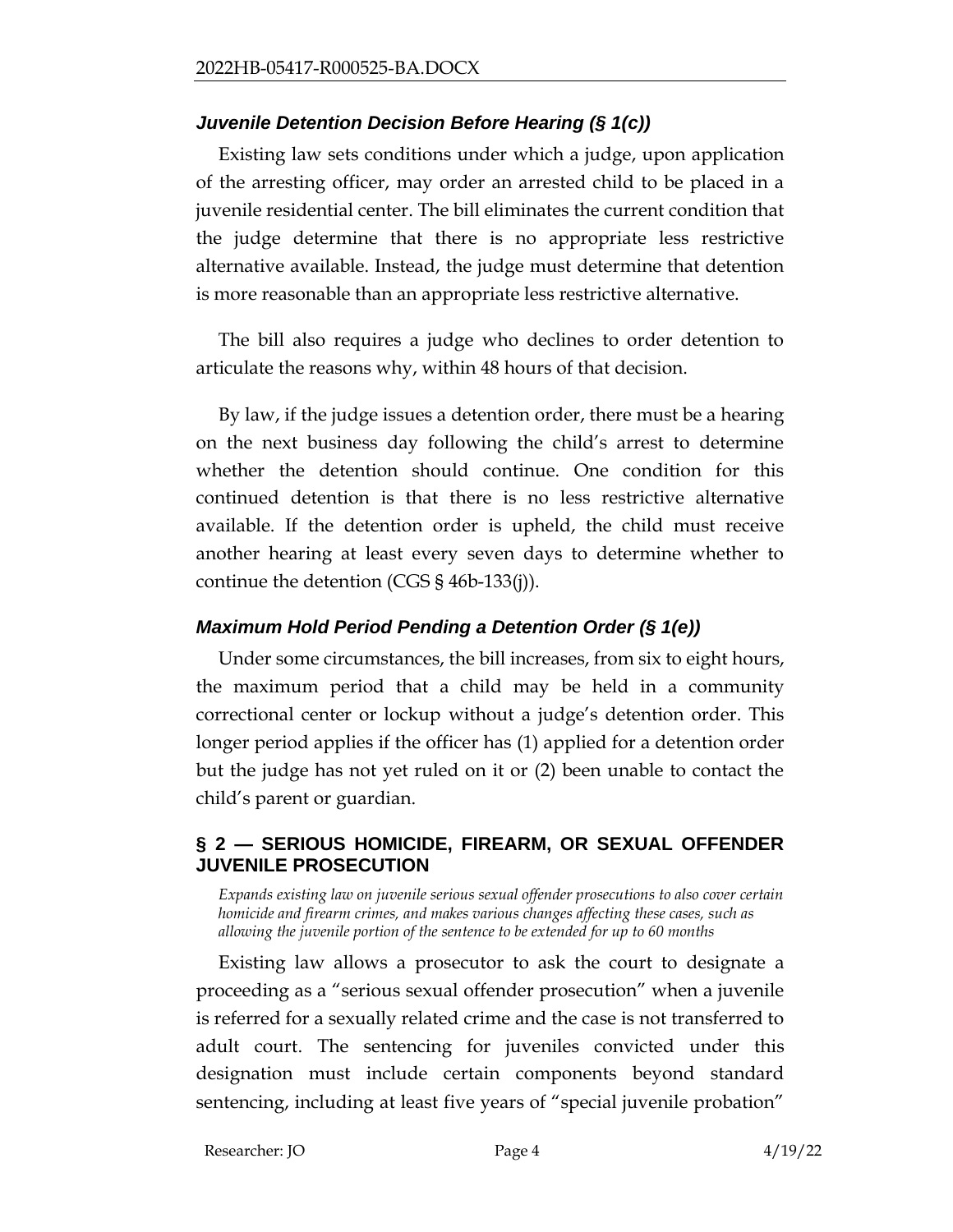consisting of supervision by a juvenile probation officer until age 18 and an adult probation officer after that. If the juvenile does not waive the right to a jury trial, the case must be transferred to adult court where he or she must stand trial as an adult.

The bill expands this law to include certain homicide or firearm related crimes and renames the designation as a "serious homicide, firearm, or sexual offender prosecution." The bill makes various other changes affecting these cases, such as (1) allowing the juvenile portion of the sentence to be extended for up to 60 months and (2) raising the evidence threshold for the prosecutor to show that this designation serves the public safety.

# *Scope (§ 2(b))*

Under existing law, a prosecutor can request this case designation for any crimes of a sexual nature that are adjudicated in juvenile court. The bill allows prosecutors to also request this designation for the following crimes adjudicated in juvenile court:

- 1. murder;
- 2. 1st degree manslaughter;
- 3. 2nd degree manslaughter with a firearm;
- 4. 1st degree assault, if the violation involved a firearm;
- 5. 2nd degree assault with a firearm;
- 6. 2nd degree assault with a firearm of an elderly, blind, disabled, or pregnant person or person with intellectual disability;
- 7. 1st or 2nd degree kidnapping with a firearm;
- 8. 1st degree burglary, if the violation involved a firearm;
- 9. 2nd or 3rd degree burglary with a firearm;
- 10. robbery of an occupied motor vehicle, if the violation involved a firearm; or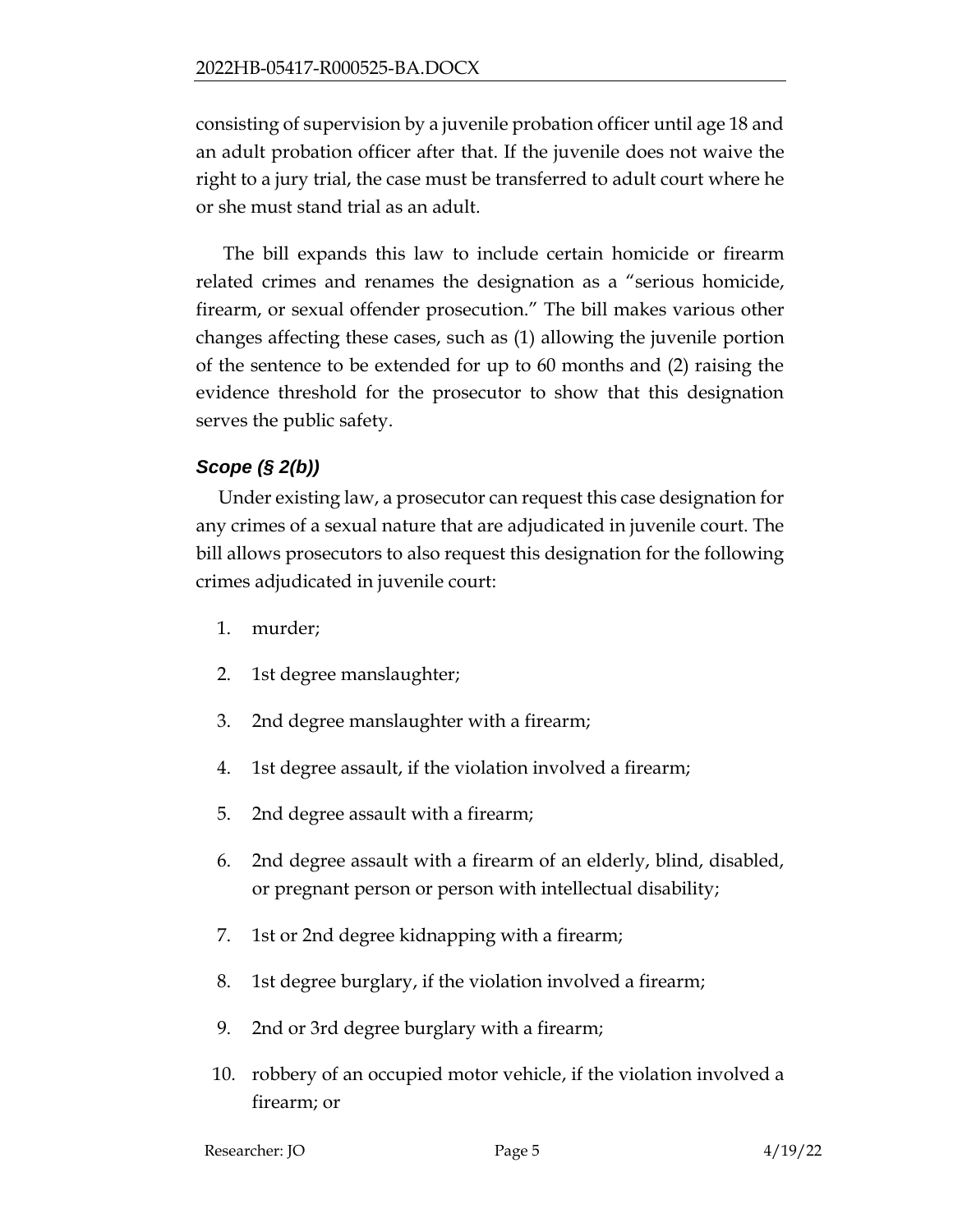11. stealing a firearm.

## *Court Hearing on Designation Request (§ 2(c))*

Under existing law, after a prosecutor requests this case designation, the court must hold a hearing to decide whether to grant the request.

Current law requires the court to grant the request if the prosecutor shows by a preponderance of the evidence that this designation will serve public safety. The bill (1) raises this evidence threshold to "clear and convincing" and (2) also requires a court finding of probable cause that the child committed the crime.

Under existing law, the court's decision is not immediately appealable.

## *Sentencing (§ 2(d))*

Under current law, if the juvenile is convicted or pleads guilty, the court must sentence him or her (1) under the standard juvenile sentencing provisions, (2) to at least five years of special juvenile probation beginning on his or her release from placement, and (3) under the standard adult sentencing provisions with the sentence stayed as long as the juvenile does not violate the sentencing conditions imposed or commit another crime. The bill also allows the sentence under the standard juvenile sentencing provisions to be extended for up to 60 months.

## *Sentencing Condition Violations or Subsequent Crimes (§ 2(e))*

In these cases, current law authorizes the court, without notice, to order a juvenile to be taken into custody whenever it appears that he or she violated the conditions of the sentence or committed a new crime. The bill instead requires probable cause of this violation or crime before the juvenile may be taken into custody. It also requires the court, if deciding to order the child into custody, to do so by issuing an arrest warrant.

Under existing law, if this violation or crime occurred while the person is still under age 18, it is handled by the juvenile court; otherwise it is handled by the adult criminal court. If handled by the juvenile court,

Researcher: JO Page 6 4/19/22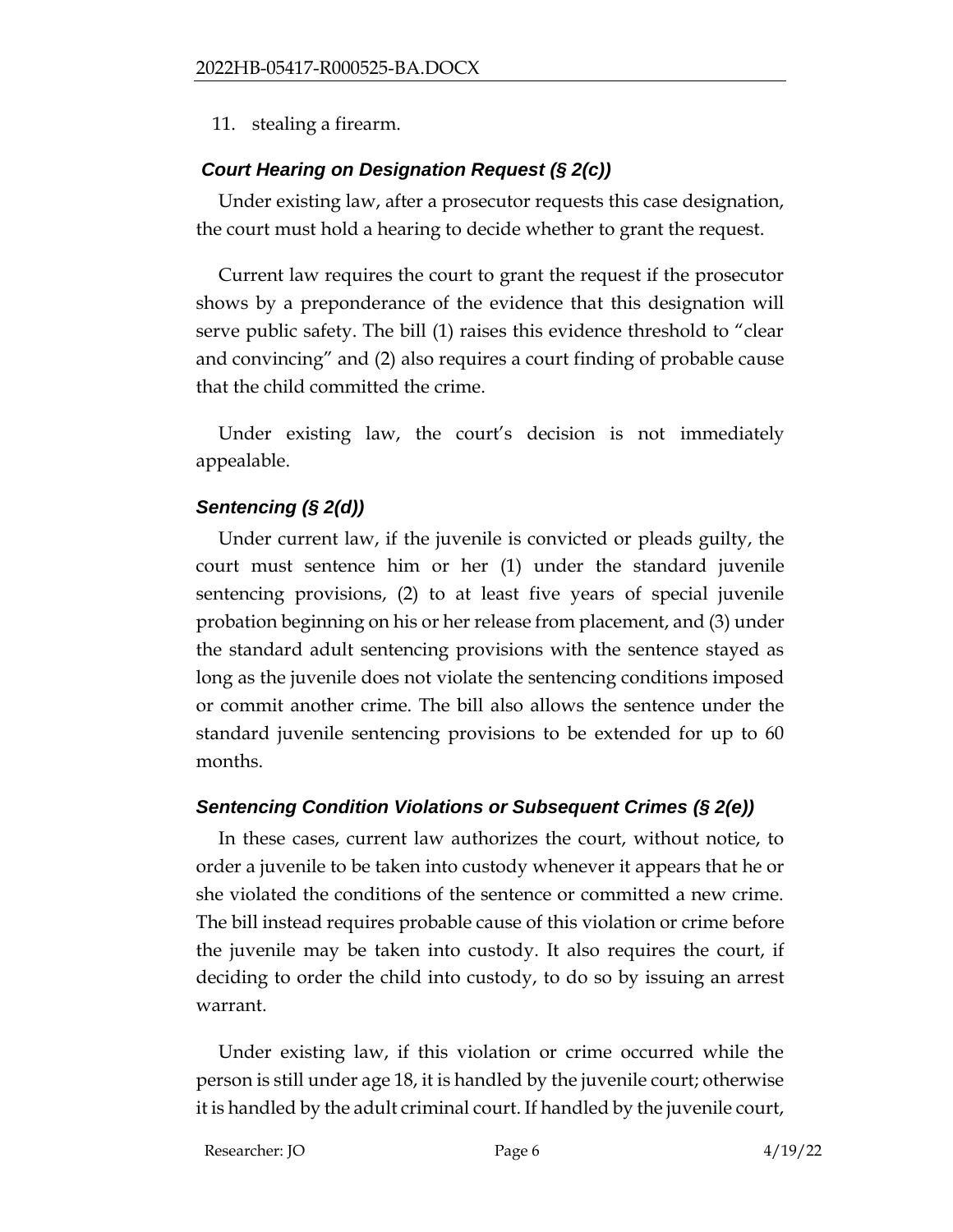that court must notify the child, parent or guardian, and attorney, if any, of the alleged reasons for lifting the stay on the adult sentence. The juvenile has the right to a hearing to challenge those reasons.

After the hearing, if the court finds that the juvenile violated the conditions or committed a new crime, existing law requires the court to order the juvenile to serve a sentence not exceeding the adult sentence, unless it finds mitigating circumstances to continue the stay. The bill also requires the court to order this, unless there are mitigating circumstances, if it finds by clear and convincing evidence that the community's best interest cannot be served by the juvenile's continued court supervision or supervision in the community.

Under existing law, the juvenile must receive credit for any time served in a juvenile facility.

## <span id="page-6-0"></span>**§§ 3 & 4 — NOTICE TO TOWN OF FAILED FIREARM BACKGROUND CHECK**

*Requires DESPP to notify the police chief (or if none, the town first selectman or borough warden) if a resident failed a background check when trying to purchase a firearm*

By law, before a handgun sale or transfer, the buyer or transferee generally must complete a DESPP-prescribed application. As part of this process, DESPP must conduct a national instant criminal background check and make a reasonable effort to determine whether there is any reason to disqualify the person from possessing a handgun. Similar requirements apply for long gun sales or transfers (for long guns, the law requires DESPP to make every effort, including conducting the background check, to assess the person's eligibility to receive the gun).

Under the bill, if DESPP denies the transaction, the commissioner must notify the municipality that (1) there is a reason that prohibits the person from possessing a handgun or (2) the person is not eligible to receive a long gun, as applicable. Specifically, DESPP must notify the police chief where the person lives, or if none, the town first selectman or borough warden.

## <span id="page-6-1"></span>**§ 5 — ACCESS TO JUVENILE DELINQUENCY RECORDS**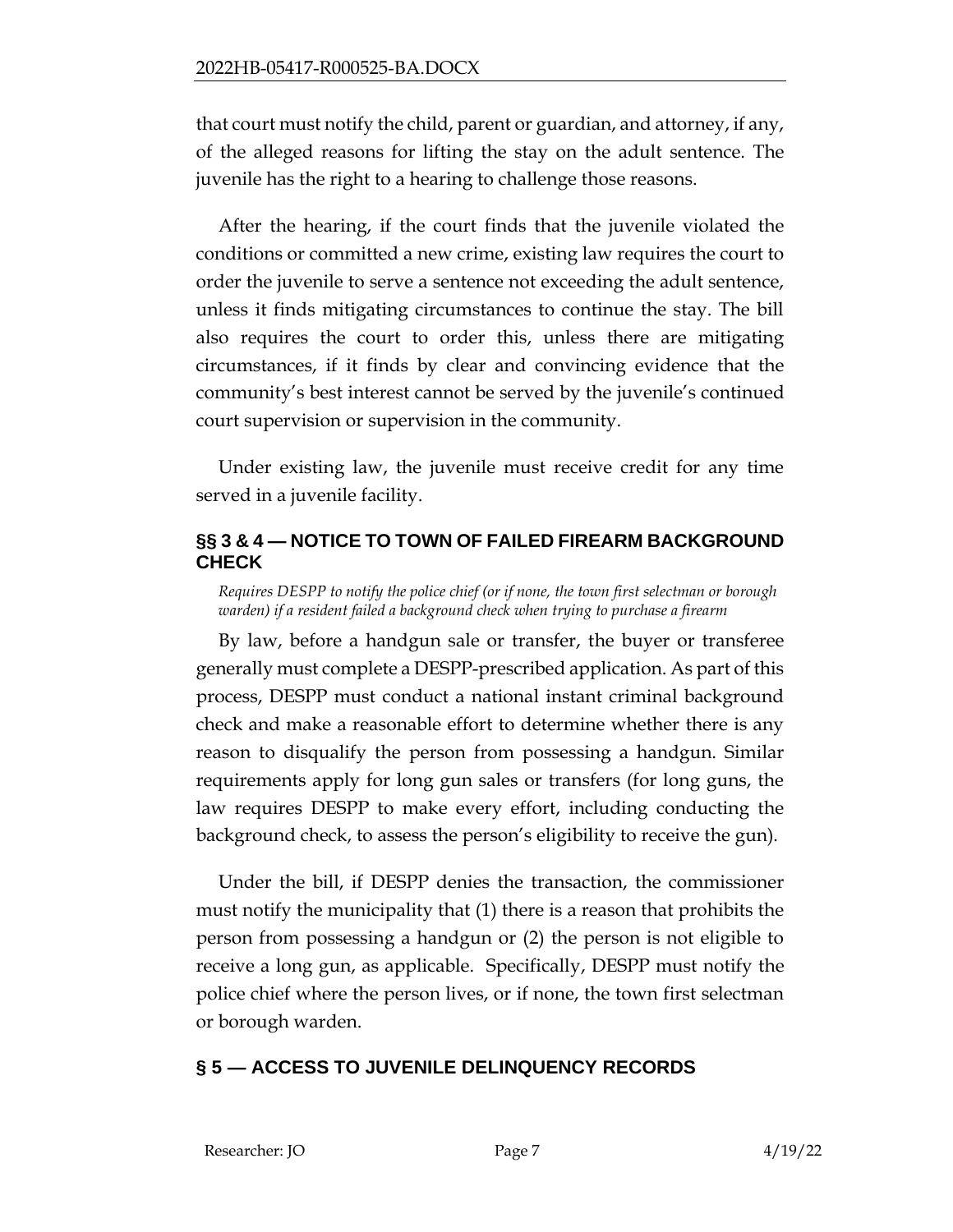*Gives municipal employees and agents access to juvenile records if they are involved in the proceeding or delivery of related services, and specifically requires that electronic records of recent delinquency proceedings be provided to law enforcement officials for criminal investigations*

The bill gives municipal agency employees, and their authorized agents, the same access to juvenile delinquency case records as already applies to state or federal employees or agents. This access extends to employees or agents involved in the (1) delinquency proceedings, (2) direct provision of services to the child, or (3) delivery of court diversionary programs.

By law, certain municipal employees already have access to these records, such as law enforcement officials for legitimate criminal investigations.

The bill also requires that case records (including arrest records) for juvenile delinquency proceedings for the past 90 days be available electronically to state and municipal law enforcement officials conducting criminal investigations.

### <span id="page-7-0"></span>**§ 6 — TRAINING PROGRAM ON DETENTION ORDER PROCESS**

*Requires the chief state's attorney to develop and implement a training program on the juvenile detention application process for prosecutors and most peace officers*

The bill requires the chief state's attorney to develop and implement a training program on a uniform process to apply for detention orders for arrested juveniles.

It requires all prosecutorial officials and peace officers, except for judicial marshals, to complete the training program as directed by the chief state's attorney. The chief state's attorney must (1) administer the program to these people, (2) set the manner and frequency for them to complete the program, and (3) update the program as necessary.

## <span id="page-7-1"></span>**§ 7 — DETENTION REQUEST FORMS AND DATA**

*Requires prosecutors, not just the police, to attach the official court detention form to the summons when requesting a detention order for a child; requires prosecutors and the police, not just the judicial branch, to compile data on detention order requests*

Existing law requires law enforcement officers who request a detention order for an arrested child to attach, along with the summons,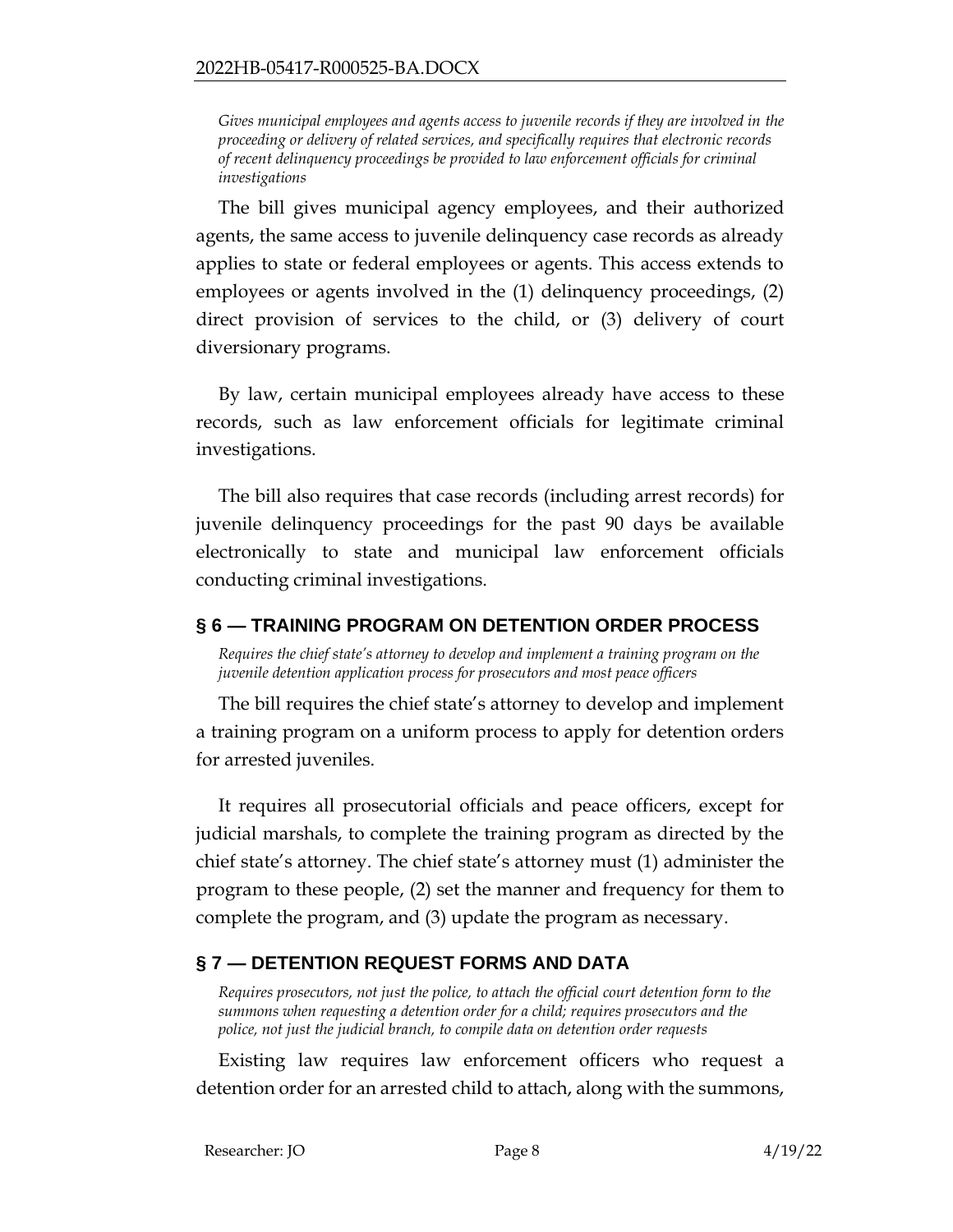a copy of the completed form to detain prescribed by the Office of the Chief Court Administrator. The bill extends this requirement to prosecutorial officials who seek these orders.

Existing law requires the judicial branch to compile data on law enforcement officers' requests for these court orders. The bill also requires the Division of Criminal Justice, State Police, and municipal police departments to compile this data.

By law, the judicial branch must (1) sort the data by judicial district, (2) categorize it based on how many requests were made and denied, and (3) annually report it to the Judiciary Committee.

# <span id="page-8-0"></span>**§§ 8-10 & 13-18 — LARCENY OF A MOTOR VEHICLE**

*Establishes a new penalty structure for larceny of a motor vehicle, with graduated penalties based on whether it is a first or subsequent offense, rather than based on the vehicle's value as under current law*

The bill sets a new penalty structure for larceny of a motor vehicle. It provides for graduated penalties based on whether the person has prior convictions for this crime, rather than based on the value of the vehicle as under current law. These changes result in a lower penalty for a first offense than under current law; the penalty for subsequent offenses may differ from current law, depending on the vehicle's value.

The bill does so by creating a separate crime of larceny of a motor vehicle, punishable as follows:

- 1. a first offense is a class A misdemeanor, punishable by up to 364 days in prison, a fine of up to \$2,000, or both;
- 2. a second offense is a class C felony, punishable by up to 10 years in prison, a fine of up to \$10,000, or both; and
- 3. a subsequent offense is a class B felony, punishable by up to 20 years in prison, a fine of up to \$15,000, or both.

Under current law, larceny of a motor vehicle is classified as follows based on the vehicle's value: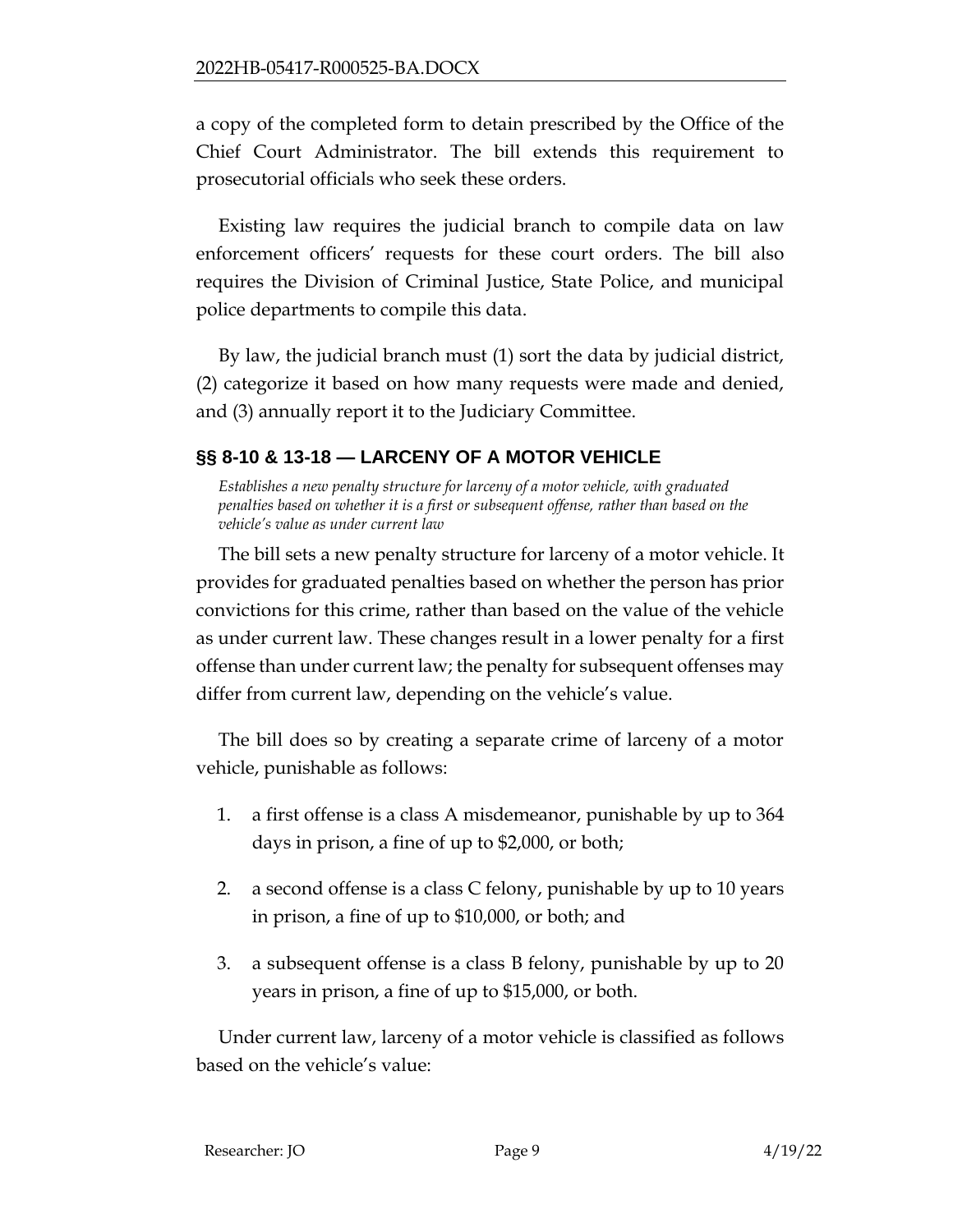- 1. over \$20,000: 1st degree larceny, a class B felony;
- 2. over \$10,000 to \$20,000: 2nd degree larceny, a class C felony; and
- 3. \$10,000 or less: 3rd degree larceny, a class D felony, punishable by up to five years in prison, a fine of up to \$5,000, or both.

By law, if a person commits robbery of an occupied motor vehicle knowing that it is occupied, there is a three-year mandatory prison sentence in addition to the sentence for the underlying crime (CGS § 53a-136a).

The bill also makes related technical and conforming changes.

## <span id="page-9-0"></span>**§ 11 — DCF AND CSSD REPORT ON TRANSFER OF JUVENILE SERVICES**

*Requires DCF and CSSD to report on the transfer of juvenile delinquency services from DCF to the judicial branch under PA 18-31*

PA 18-31 transferred, from DCF to the judicial branch, legal authority over any child who was committed to DCF as delinquent pursuant to a juvenile court order entered before July 1, 2018.

The bill requires the DCF commissioner and the CSSD executive director to identify each juvenile delinquency or juvenile justice service that DCF provided to children at the time of PA 18-31's passage. They must determine how DCF transferred these services to CSSD and identify any services that were merged with other services, eliminated, or otherwise not transferred.

Under the bill, the commissioner and executive director must report their findings to the Judiciary Committee by December 31, 2022.

# <span id="page-9-1"></span>**§ 12 — CSSD REPORT ON JUVENILE JUSTICE ISSUES**

*Requires CSSD to review certain juvenile justice issues, such as the effectiveness of pretrial diversionary programs, and report on its review to the Judiciary Committee by December 31, 2022*

The bill requires the CSSD executive director, within 30 days after the bill's passage, to review the following:

1. juvenile probation officer staffing levels;